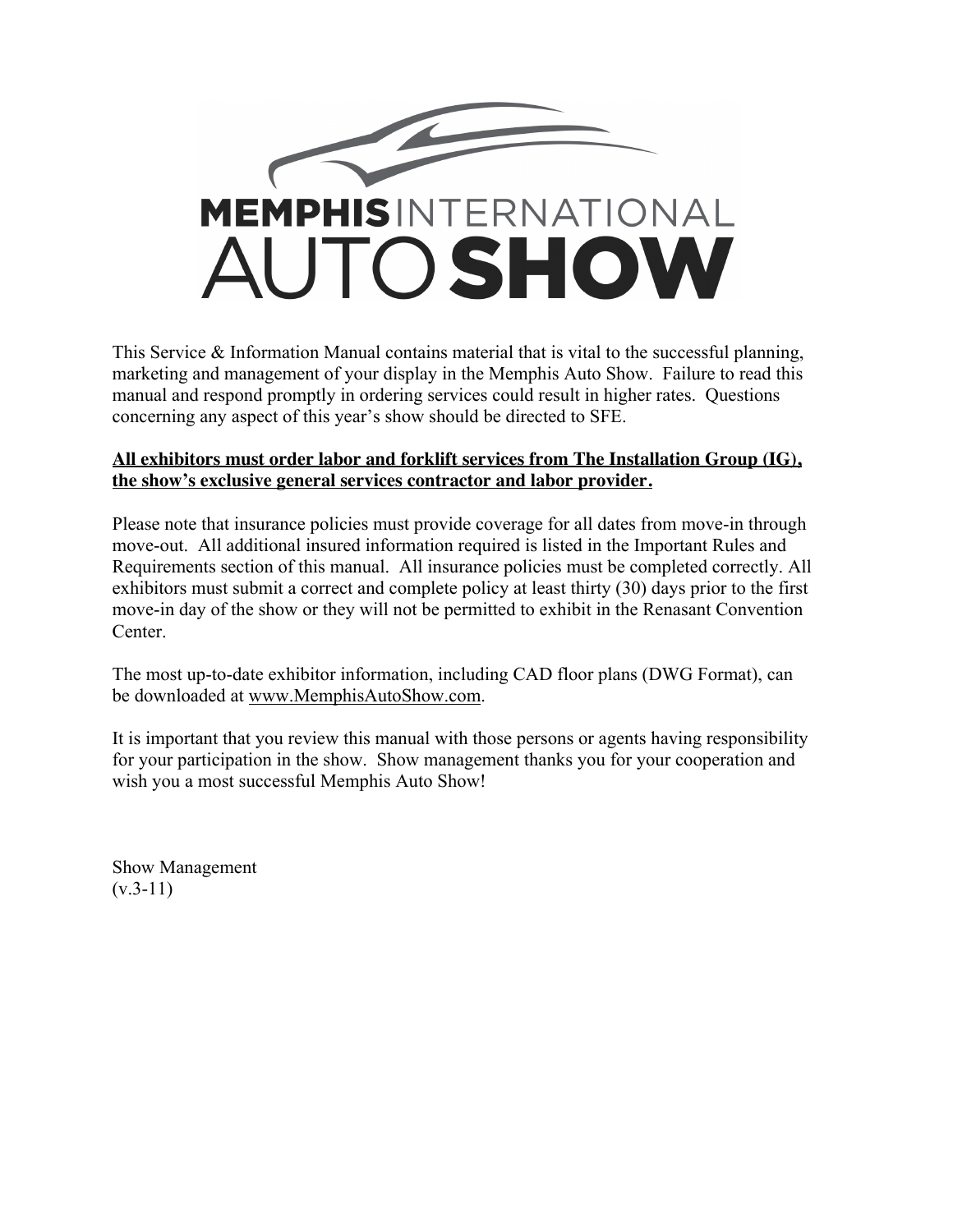## *Table of Contents*

#### **PAGE #**

## *Exhibitor Action Item Checklist* **Memphis International Auto Show**

| <b>Action Items</b>                              | <b>Deadline Date</b> |
|--------------------------------------------------|----------------------|
| Sent liability insurance policy to SFE           | April 8              |
| Sent electrical blueprints to the center $&$ SFE | April 1              |
| Ordered labor needs                              | March 23             |
| Ordered electrical and telecom service           | March 23             |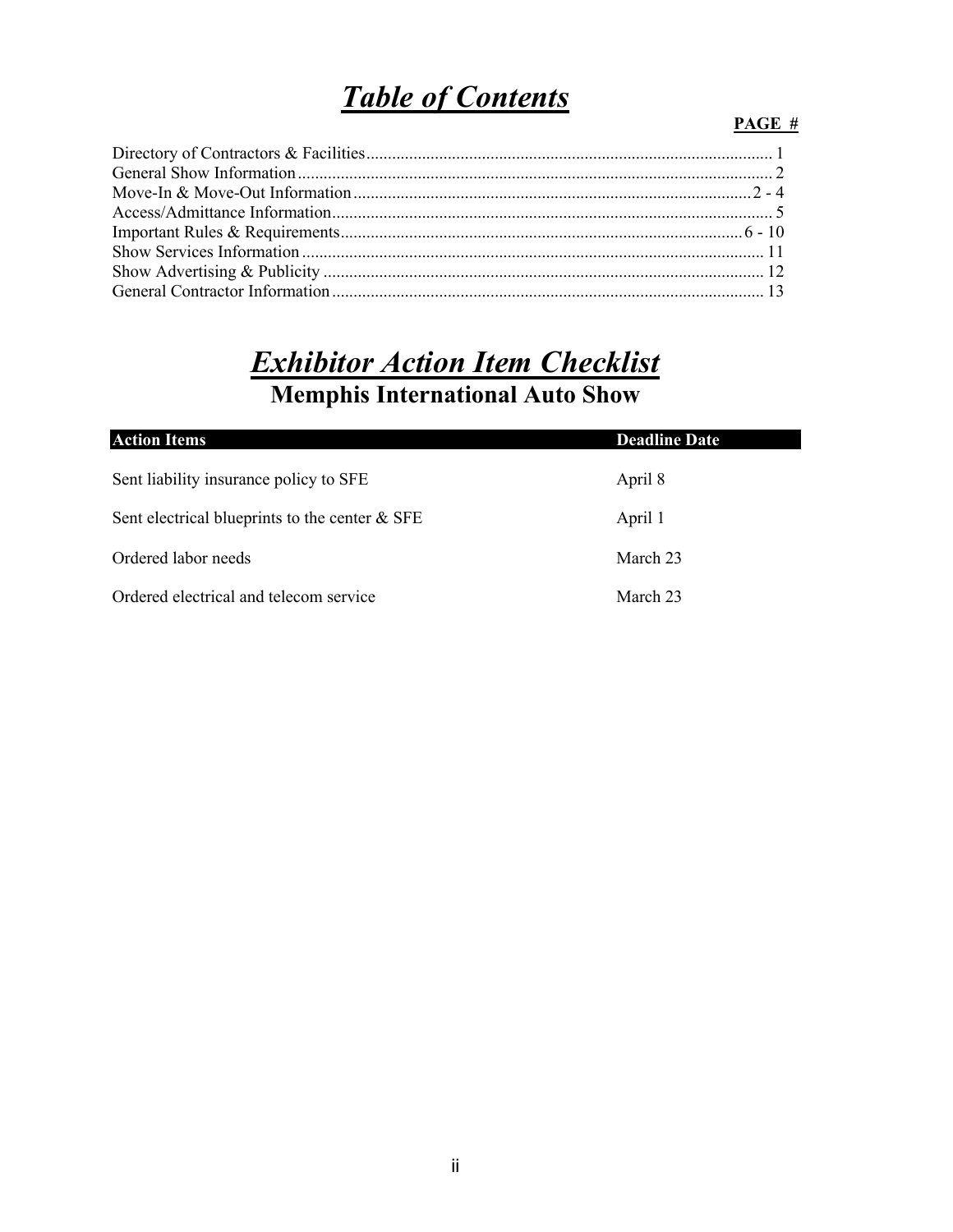## *Directory of Contractors & Facilities*

#### **SHOW BUILDING**

Renasant Convention Center 255 N. Main Street Memphis, TN 38103-1623 **Phone:** (901) 576-1200

#### **OFFICIAL GENERAL CONTRACTOR**

The Installation Group 480 N. Broadway Yonkers, NY 10701 **Email:** AngelaG@installationgroup.net

**ELECTRICAL AND INTERNET SERVICES** https://exhibitors.venueops.com/order/account-1889-A/exhibition-385-A

#### **CONVENTION CENTER CONTACT**

Kiara Jones, Event Manager 255 N Main Street Memphis, TN 38103 (901) 576-1235 kjones@memphisrcc.com

#### **CATERING**

**Deidra Speight**, Director of Catering Sheraton Memphis Downtown Email: dspeight@sheratonmemphisdowntown.com Phone: (901) 214-3647

#### **VEHICLE DETAILING**

Show Fleet by Professional Detailers, Inc. 601 North Batavia Street Orange, CA 926868 **Phone:** (800) 457-7558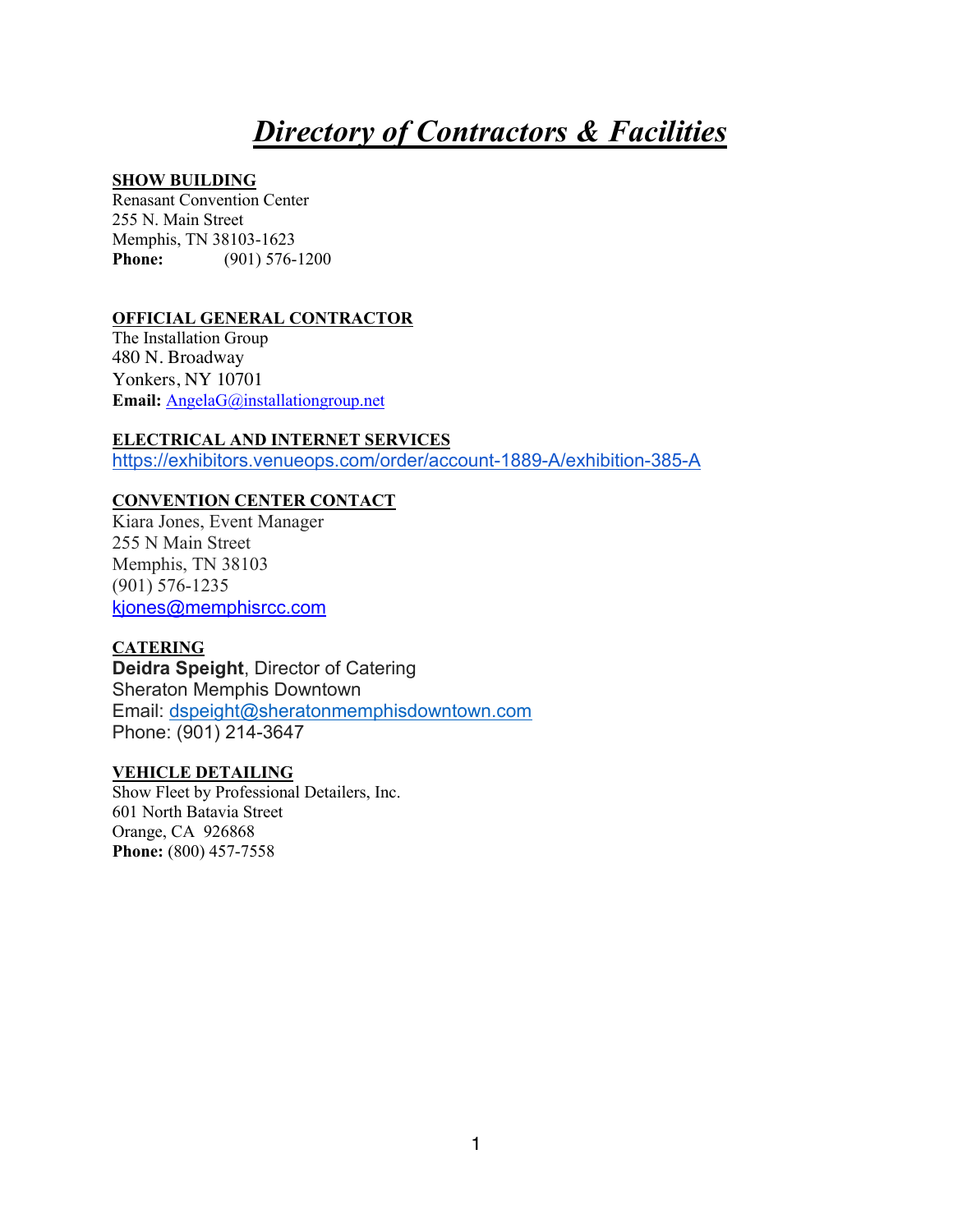# **COVID-19 POLICY/INFORMATION**

Memphis' Renasant Convention Center became a **GBAC STARTMaccredited facility** in August 2020. Enhanced cleaning procedures are in place in all public areas. Currently, mask usage is optional.

## *General Show Information*

#### **Public Show Dates & Hours**

Friday, April 22 thru Sunday, April 24, 2022

| Friday, April 22   | 10 a.m. | to | 7 p.m. |
|--------------------|---------|----|--------|
| Saturday, April 23 | 10 a.m. | to | 7 p.m. |
| Sunday, April 24   | 10 a.m. | to | 5 p.m. |

#### **Show Location**

Renasant Convention Center 255 N. Main Street Memphis, TN 38103-1623 **Phone:** (901) 576-1200

#### **Show Management**

Show management is available onsite at the show by calling (323) 216-7557.

#### **Exhibitor & Sales Staff Check In**

Exhibitors, production specialists and sales staff will receive badges at the lobby exhibitor registration desk located adjacent to the show entrance.

#### **VIP Preview**

A VIP Preview will not take place during the show this year.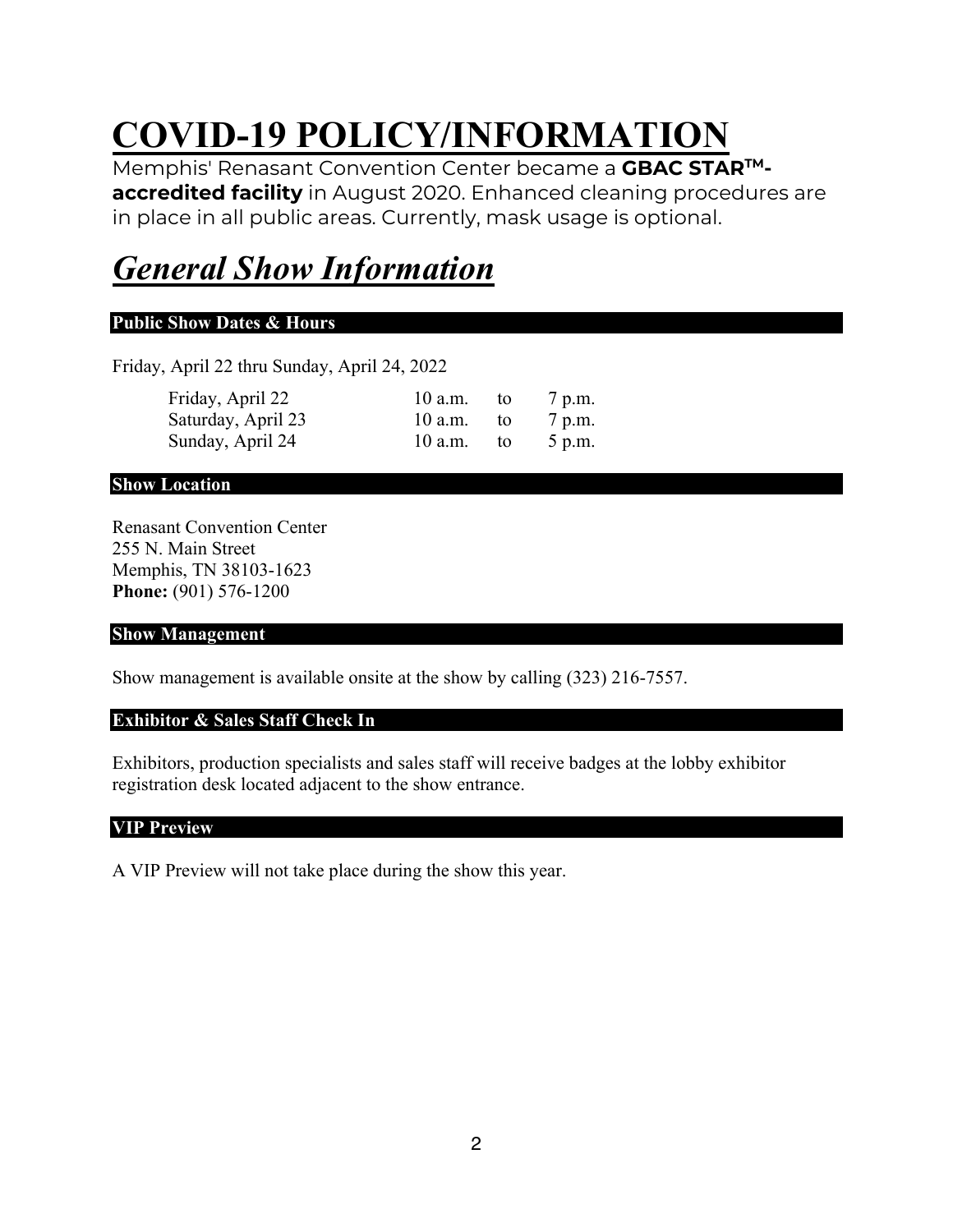# *Move-In & Move-Out Information*

#### **Electric and Carpeting**

Monday, April 18 is reserved for installation of electric and carpeting.

#### **Freight & Display Build**

*Unloading of freight will take place on Tuesday, April 19.* Trucks will not be permitted to enter the unloading area until their scheduled time. The Installation Group will provide target times to each exhibitor. **All carriers report to exhibitor parking lot on Winchester between Main and Front Street to await your target time.** No outside contractors will be permitted due to liability and contractual agreements. All installation and dismantle labor must be handled by the official general service contractor. Exhibitors may send an individual in a supervisory capacity to assist with the installation and dismantle.

# *Exhibit/Display Set-Up Schedule*

Labor should be ordered from Installation Group for Tuesday, April 19 to start 2 hours after your assigned freight unloading time. Exhibit houses may staff displays with a non-working supervisor if they wish. All exhibit areas must be ready by 8 p.m. on Wednesday, April 20 to receive and place show vehicles on Thursday. As a reminder, Installation Group is the exclusive labor provider for the show.

#### **Show Vehicles**

The vehicle move-in will take place between 9 a.m. - 3 p.m. on Thursday, April 21. The vehicle entrance is located on Winchester between Front and Main. Please note the fuel level requirements and battery disconnecting procedures on page 7.

**NOTE:** *Vehicles displayed on a turntable or platform will be allowed to enter the building on Wednesday, April 20 provided your display is ready to accommodate the vehicle.*

#### **Vehicle Inspection**

All display vehicles are subject to inspection. Please see the vehicle requirements in the Important Rules and Requirements section of this manual.

#### **Building Access During Set-Up**

To provide complete security for exhibitors and their possessions, it is important that all exhibitors observe daily access hours Tuesday-Thursday, April 19-21 from 8 a.m. - 8 p.m. Your cooperation is appreciated.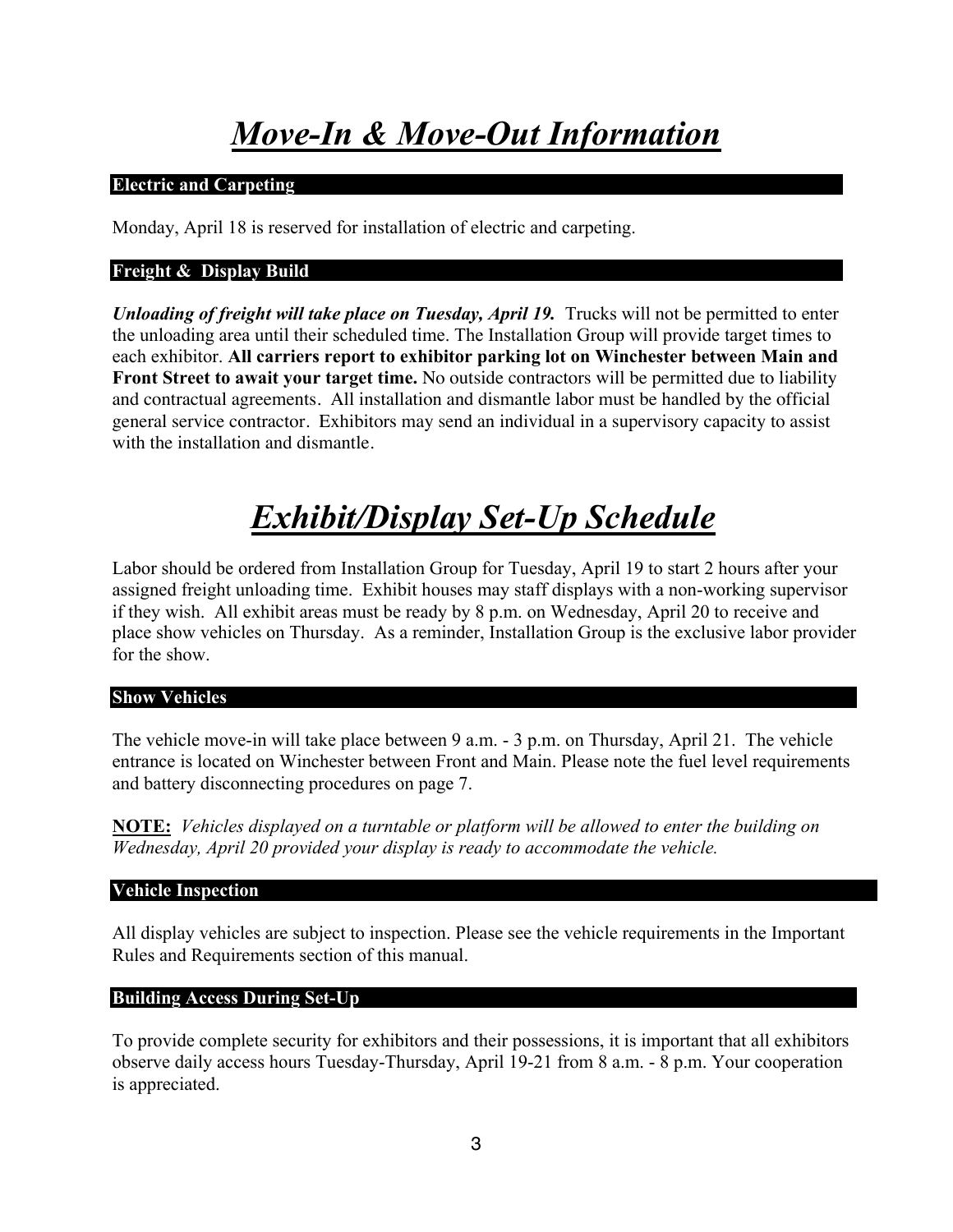#### **Move-Out & Building Access Hours**

Vehicle move-out will take place on Sunday, April 24 from 5:30 p.m. until 8 p.m. Exhibitors may attach the battery cables at 5 p.m., but you may not begin vehicle move-out until the announcement has been made to do so.

All vehicles must be removed from the exhibit halls on Sunday evening, April 24 by 8 p.m. Vehicles may be staged in the center's parking garage overnight but must be removed by 12 p.m. on Monday, April 25.

All crates will be returned to each display area beginning at 9 p.m. on Sunday. **Outbound carrier check in time is 8 a.m. MONDAY. All exhibits must be crated by 3p.m**.

#### **Literature Removal**

Literature removal after the show is the responsibility of the individual exhibitor. Removal of literature that is left behind will be invoiced to the exhibitor at prevailing rates. We recommend that any remaining literature be placed in vehicle trunks and returned to the participating dealerships for use in their showrooms.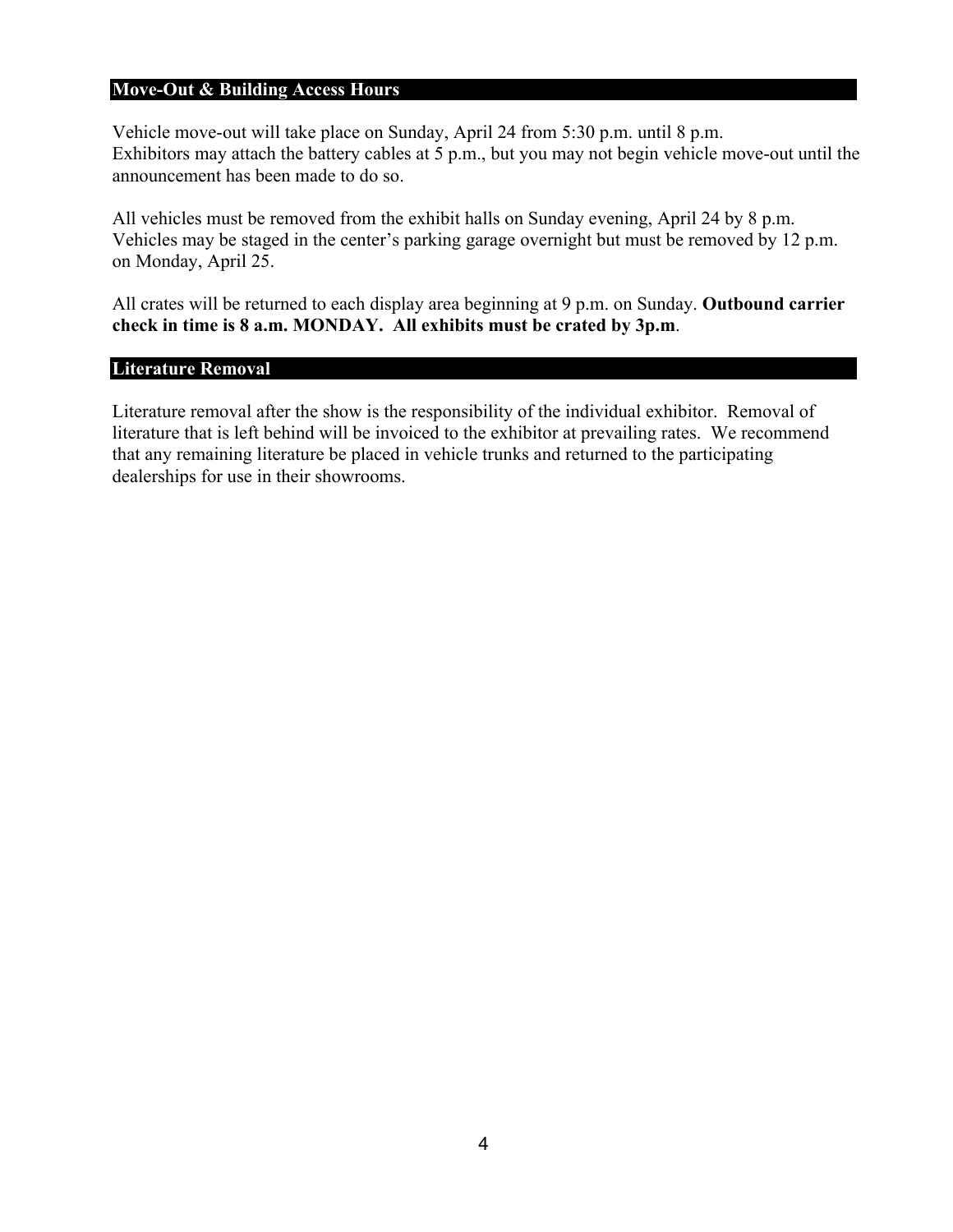## *Attendee & Exhibitor Access/Admittance Information*

#### **Public Admission**

Admission to the show is FREE.

#### **Exhibitor Entrance Procedure**

#### **No passes, badges, or exhibitor identification will be mailed in advance of the show.**

**Salespersons -** All salespersons working the show must pick up and sign for their own entrance credentials at the special exhibitor registration desk provided adjacent to the show entrance. A business card and a photo driver's license must be presented.

**NOTE:** *Due to insurance coverage, no one under the age of 16 years old will be permitted to enter the center during set up or tear down.* 

All personnel working within your exhibit area should wear suitable business attire. **Exhibitors not dressed accordingly will not be admitted into the show.**

#### **Vehicle Clean-Up Personnel**

Vehicle clean-up personnel will be admitted daily at 8 a.m.

To retain our first-class show appearance, all clean-up personnel must dress appropriately to enter the show.

An acceptable professional appearance would include the following: coveralls, company golf shirts or t-shirts, and clean blue jeans or slacks.

A uniform appearance for all employees representing your company is preferred. Ripped shirts, printed t-shirts, dirty jeans, jeans with holes, and dirty sneakers are not acceptable show attire.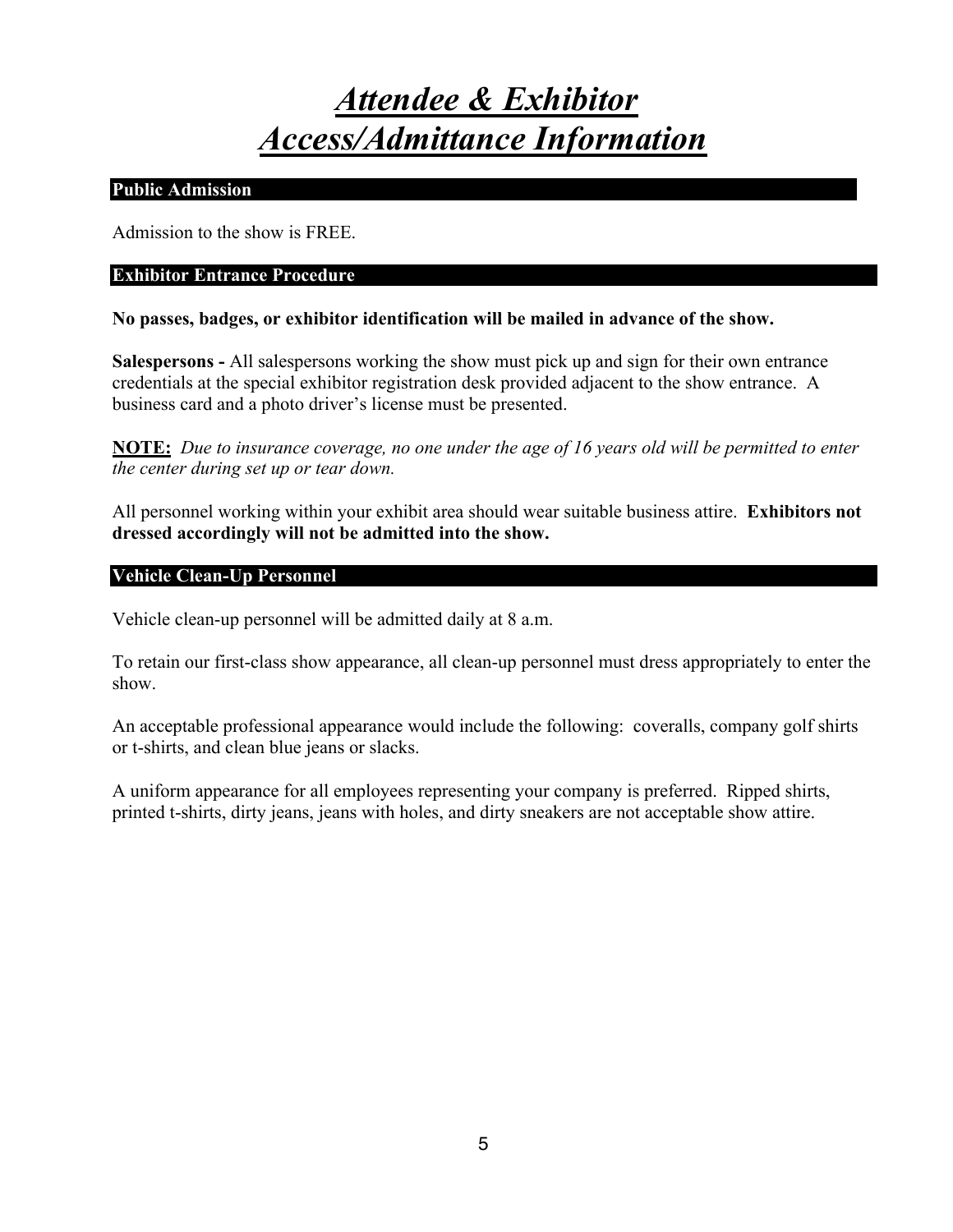#### **Aisles for Emergency Purposes**

The Fire Department requires that all exhibitors leave one foot (1') of space on every public aisle and two feet (2') of space on any border of their exhibit that adjoins another display area. This will allow a four-foot (4') emergency aisle running between each space.

#### **Outside Food & Beverages**

The Sheraton Memphis Downtown is the exclusive provider at the Renasant Convention Center so no food and/or beverages may be brought into the facility.

#### **Vehicle Sales**

No vehicle sales may be contracted at the show. Vehicles may not have dealer stickers. Only factory stickers are permitted. No discussions may take place with show visitors regarding prices of vehicles. There are absolutely no exceptions to this rule. The auto show is for exhibition only.

#### **Tennessee Department of Motor Vehicle Regulations**

Tennessee Law allows no dealership identification on vehicles, badges or displays. This includes decals, license plates, license plate holders, and signage. Sales representatives working the show may hand out business cards.

#### **Exhibitor Dress Code**

All personnel working within your exhibit area should wear suitable business attire. **Exhibitors not dressed accordingly will not be admitted into the show.**

#### **Fire Regulations**

Exhibitors must comply with all federal, state, and local fire codes which apply to places of public assembly, especially, Chapters 5, 8, and 31 of the Life Safety Code. All curtains, buntings, draping, etc., of any kind must be flameproof. Special care should be taken not to block or obstruct any fire hose or fire extinguisher cabinets, fire pull boxes, or entrances and exits within the Renasant Convention Center.

#### **Vehicle Requirements**

Under no circumstances may display vehicles be placed in front of any fire or public entrance and exit doors. Special attention should be given to keeping these public doors free of blockage by any show vehicles. The same holds true for the construction of displays, staging, walls, turntables, signs, etc.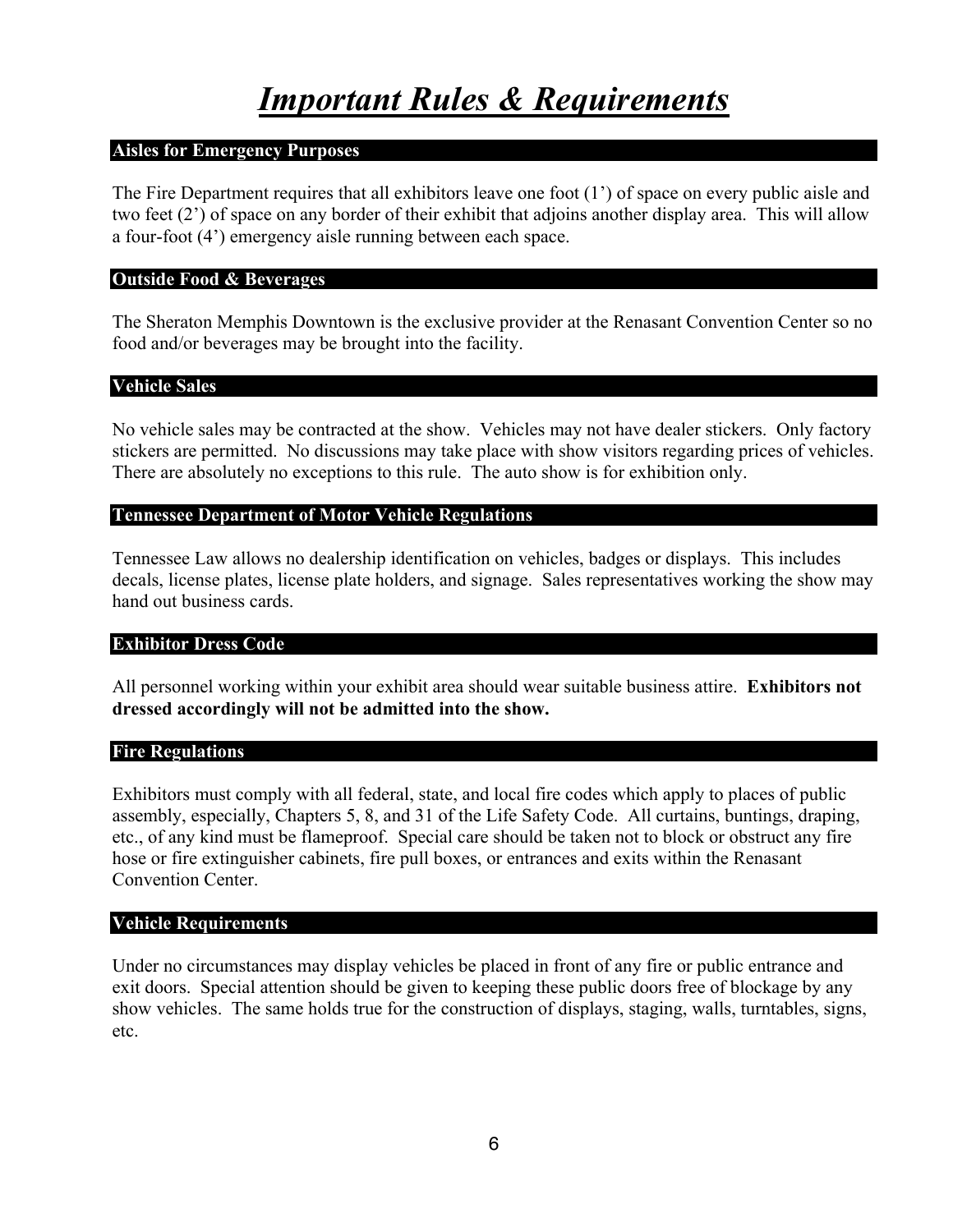#### **Vehicle Requirements (cont.)**

**Battery Cable** - All show vehicles must have both battery cables disconnected and taped using UL approved plastic electrical tape.

**Gas Tank Level -** The gas level cannot exceed 1/4 tank or 5 gallons, whichever is less. All vehicles will be checked as they enter the exhibit halls to make sure that the gas level requirement is correct. If the gas level exceeds 1/4 tank or 5 gallons, whichever is less, the vehicle will not be permitted to enter the building.

**Gas Cap Requirements -** If the gas cap door can be opened from outside your vehicle, the vehicle must have a locking gas cap. If the gas cap door must be unlocked from inside your car, then a locking gas cap is not necessary but the standard inside gas cap must be taped.

**AC/DC Converters -** Cars using AC/DC converters must have the security system fuse disconnected to prevent the public from setting off vehicle alarms.

**NOTE:** *A Fire Marshal will be on duty throughout all public hours of the entire show and will be doing constant checks to see the above regulations are enforced.*

**Vehicle Access & Cleaning -** All show vehicles, except factory display models must be unlocked during public show hours. All vehicles must be waxed or wiped daily.

Show Management will inspect each display area to see that this service is provided, with the cleaning charges being sent to the exhibitor whose vehicles have been neglected.

#### **Exhibit Blueprints**

All vehicle exhibitors participating in the Memphis International Auto Show must provide a scale electrical blueprint of their display to SFE and the Renasant Convention Center by April 1. These blueprints will be used by the center to place electric & telecom lines prior to carpet installation. **Please be sure to include telecom needs, electrical needs and the height of your display properties on your blueprints.** SFE blueprints can be sent in DWG or PDF format to Steve Freeman at steve@stevefreemanevents.com.

#### **Signs & Banners**

Any hanging signs must be framed and pre-approved by show management. Truss lighting is permitted. Installation Group has jurisdiction on all installation work. All signs must be professionally manufactured and have a finished surface on all edges and sides. Plastic letters, shoe polish and homemade signs may not be used on any vehicles or in any area of your display or booth. Decorations, signs, banners may not be taped, tacked, stapled or otherwise fastened to ceilings, walls, doors, painted surfaces or columns. Signs cannot block the view of other exhibitors. In the case of a complaint, the decision on whether a sign remains or must be relocated is up to show management.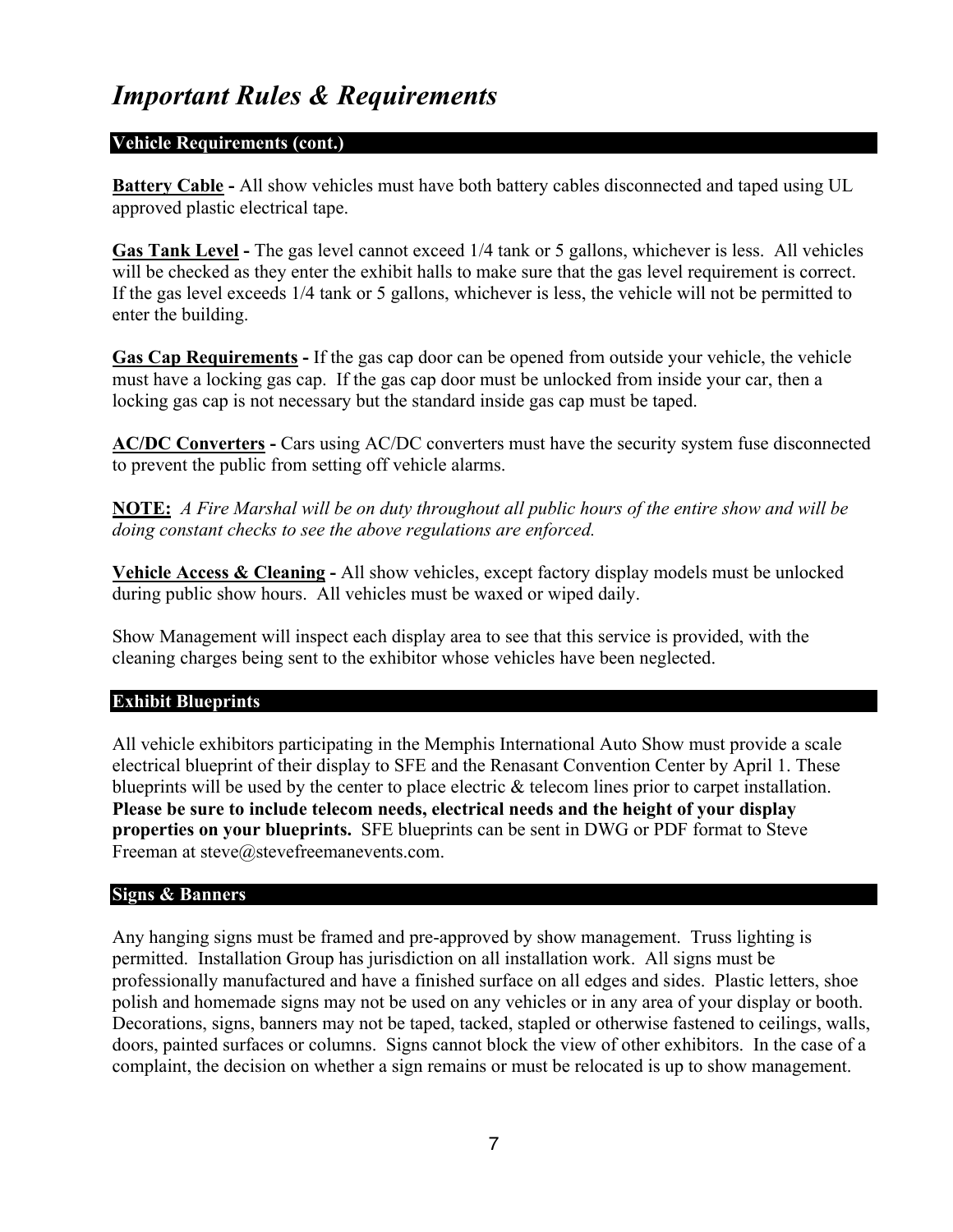#### **Display Placement**

The maximum permissible height for displays is twenty-four feet (24') where ceiling height permits. Please note ceiling heights on the enclosed floor plan. Exhibitors should contact Show Management if they have any questions regarding ceiling height.

Placement of exhibits cannot interfere, block, or extend into other exhibits. An exhibitor could be asked to change the location or configuration of their exhibit or vehicle placement should they interfere with the rights of other exhibitors. All exhibits must be capable of standing by themselves and no supporting wires from the ceiling or draped walls will be permitted. Decorations, signs, banners and streamers may not be attached, taped, nailed, or otherwise fastened to any ceiling, window, painted surface or wall of the exhibit halls. Any special decorations or signs must be approved by the center management as to location and method of installation.

Under no circumstances are helium balloons or adhesive-back decals to be given away or permitted to be used in the exhibit halls. Any cost incurred by the Renasant Convention Center, from the use or removal of these items will be charged to the exhibitor.

#### **Exhibitor Presentation Restrictions**

An exhibitor may not work, sell or distribute literature from any area other than the space rented by the exhibitor. Sales presentations, distribution of literature, and public surveys are strictly forbidden from being conducted in public aisles, other exhibit spaces, or any other public areas of the Renasant Convention Center.

All public address systems must be kept to a volume so as not to disturb your neighboring exhibitors.

#### **Music at the Show**

Due to ASCAP and BMI licensing restrictions, there cannot be any music played in any display at the Memphis Auto Show. Jingles and commercials produced by a manufacturer that are the property of the manufacturer, can be used throughout the show. Background music through the use of a television, radio, stereo, cassette tape, or laser disc cannot be used, as this is an infringement on the original copyright.

If you have any questions or wish to obtain a license from ASCAP or BMI, please contact the Auto Show Office.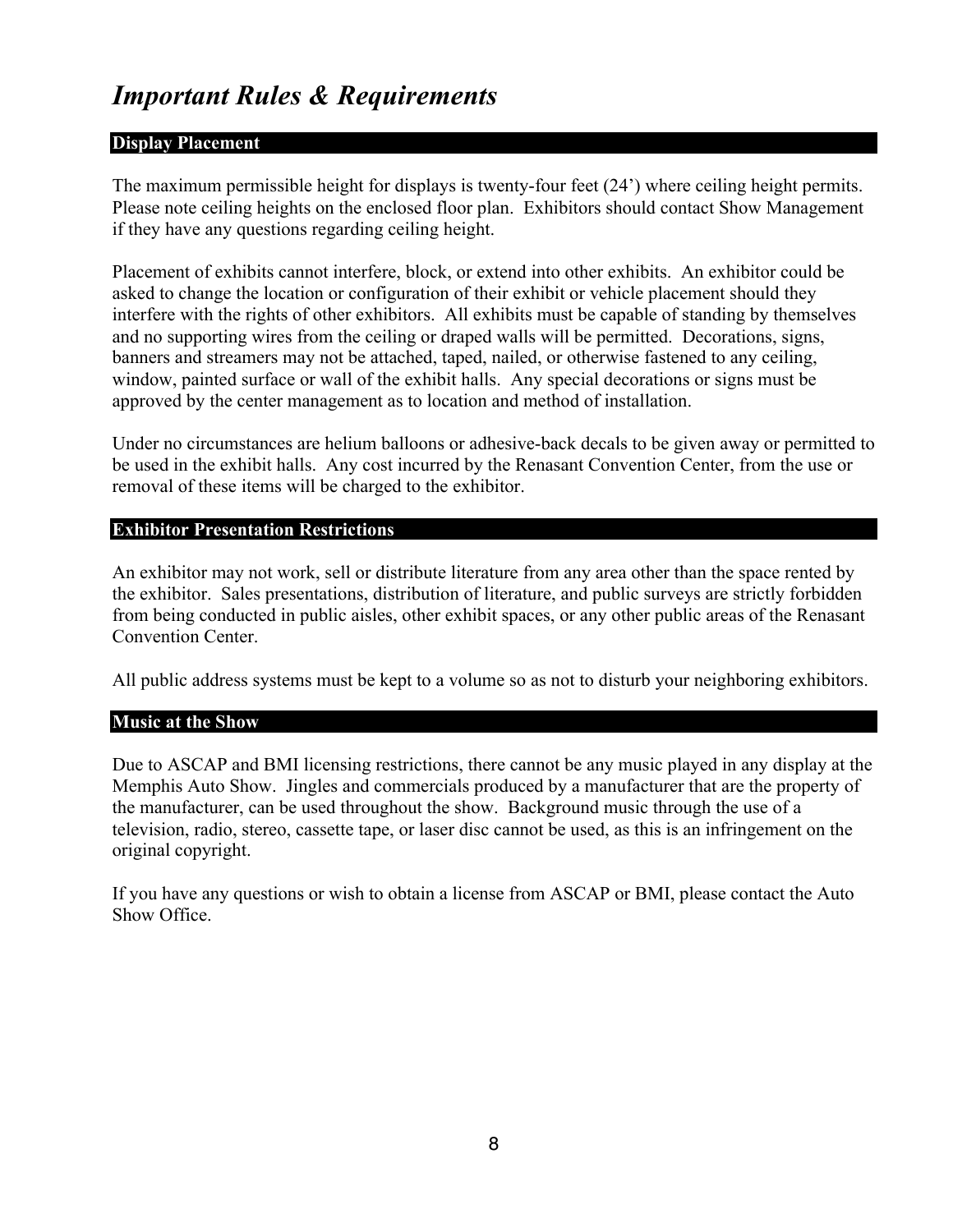#### **Liability**

Each exhibitor is entirely responsible for the space allotted him through his contract. Each exhibitor agrees to reimburse the Renasant Convention Center, for any damage to the floor, ceilings, or walls within his contracted area.

The Renasant Convention Center, the Installation Group and SFE assume no liability or responsibility for any loss or theft. Therefore, it is the exhibitor's responsibility to provide their own insurance coverage for vehicles, exhibits and materials.

#### **Insurance Requirements**

All exhibitors, exhibit houses, porter service companies, and outside service companies providing any equipment or services to the Memphis Auto Show or its exhibitors must secure a broad-form comprehensive general liability insurance policy. All exhibit houses must include all clients on the certificate of insurance to insure proper coverage during the show.

The exhibitor shall procure, at its sole cost and expense, and shall maintain in force at all times during the term of the auto show contract (including move-in and move-out), policies of insurance as herein below set forth, written by an insurer having a Best's rating of at least "A" and shall deliver to Show Management evidence of such policies as set forth herein. These policies shall be endorsed in form acceptable to Show Management to include a provision that the policy will not be cancelled, materially changed, or not renewed without at least thirty (30) days prior written notice to Show Management, by certified mail, return receipt requested, and state or be endorsed to provide that the coverage afforded under the policies shall apply on a primary and not on an excess or contributing basis with any policies which may be available to Show Management. Policies written on a "claims-made" basis are not acceptable. At least two weeks prior to the expiration of the policies, evidence of renewal or replacement policies of insurance, with terms and limits no less favorable as the expiring policies, shall be delivered to Show Management. Deductibles of self-insured retention above \$25,000 will require approval from Show Management.

1. A Commercial General Liability insurance policy (I.S.O. Form CG 00 01 or equivalent approved by Show Management) in the Exhibitor's name; Renasant Convention Center; Greater Memphis Auto Dealers Association; Steve Freeman Events LLC and the Installation Group named as additional insured (I.S.O. Form CG 20 10 or equivalent approved by Show Management) with limits of liability in the amounts of \$2,000,000 Occurrence/ \$2,000,000 Aggregate on a combined single limit basis for injuries to persons (including death), contractual liability and damage to property.

2. Automobile and Truck Liability Insurance Policy in the Exhibitor's name with the Renasant Convention Center; Greater Memphis Auto Dealers Association; Steve Freeman Events LLC and the Installation Group named as additional insured with limits of liability in the amount of \$2,000,000 each occurrence, on a combined single limit basis for claims for bodily injuries (including death) to persons and for damage to property arising out of the ownership, maintenance or use of any owned, hired or non-owned motor vehicle.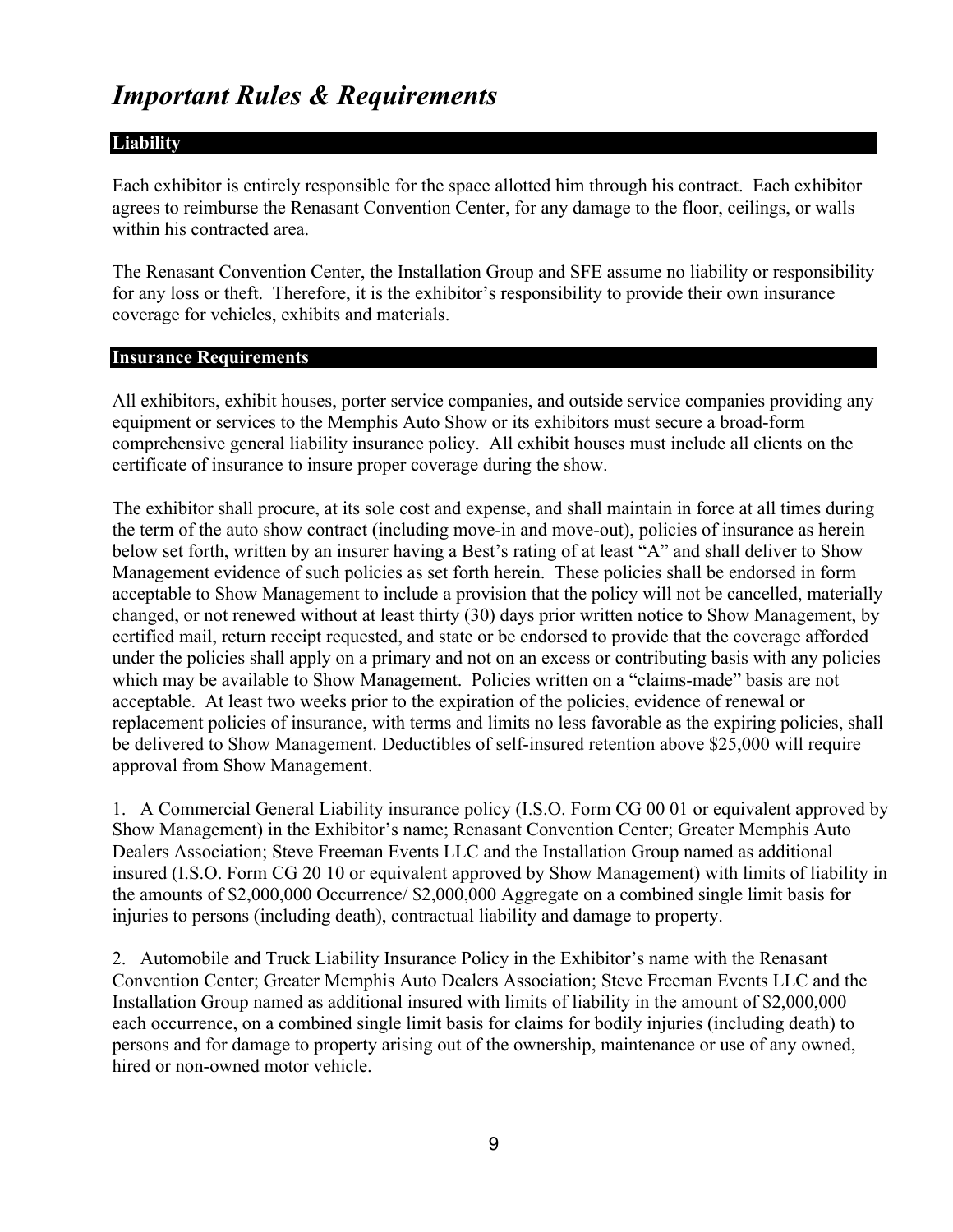#### **Insurance Requirements (cont.)**

3. Worker's Compensation Insurance (including Employer's Liability Insurance) with limits of \$1,000,000/\$1,000,000/\$1,000,000.

4. Any additional insurance policies necessary to obtain required permits or otherwise comply with applicable law ordinances or regulations regarding the performance of your contract.

Exhibitor shall provide to show management a Certificate of Insurance as evidence of such policies at least thirty (30) days prior to the auto show; however, if requested by Show Management, the Exhibitor shall deliver to Show Management within 10 days of the request, a copy of such policies, certified by the insurance carrier as being true and complete. The Certificate of Insurance must (1) indicate the I.S.O. Form used by the carrier, (2) be signed by an authorized representative of the insurance carrier, (3) disclose any deductible, self-insured retention, aggregate limit or any exclusions to the policy that materially change the coverage, (4) the Renasant Convention Center; Greater Memphis Auto Dealers Association; Steve Freeman Events LLC and the Installation Group are additional insured on all policies (except Worker's Compensation), (5) reference the auto show name and location on the face of the Certificate and (6) expressly reference the inclusion of all required endorsements. If requested by Show Management, the Exhibitor must furnish within thirty (30) days of a request, proof that the person signing the Certificate is authorized by the insurance carrier.

If, at any time during the period of this Contract, insurance as required is not in effect, or proof thereof is not provided to Show Management. Show Management shall have the options to (1) direct the Exhibitor to suspend work with no additional cost or extension of time due on account thereof, (2) obtain the required insurance at Exhibitor's expense providing Show Management with coverage immediately, or (3) treat such failure as an event of default. The Contractor shall immediately file with SFE, P.O. Box 46009 West Hollywood, CA 90046, a notice of any occurrence likely to result in a claim against Show Management and shall also file with the Torts Division detailed sworn proof of interest and loss within sixty (60) days from date of loss.

#### **The certificate holder is GMADA c/o Moore Tech 2785 S. Mendenhall Road Memphis, TN 38115.**

All policies must provide coverage from the first move in date to the last move out date- (April 18 - 25, 2022). This Certificate of Insurance must be received by SFE by April 8, 2022. This deadline will be strictly enforced. Access to the building may be denied to those suppliers that have not provided a policy to Show Management on or before the deadline date.

#### **Please email certificates of insurance to steve@stevefreemanevents.com.**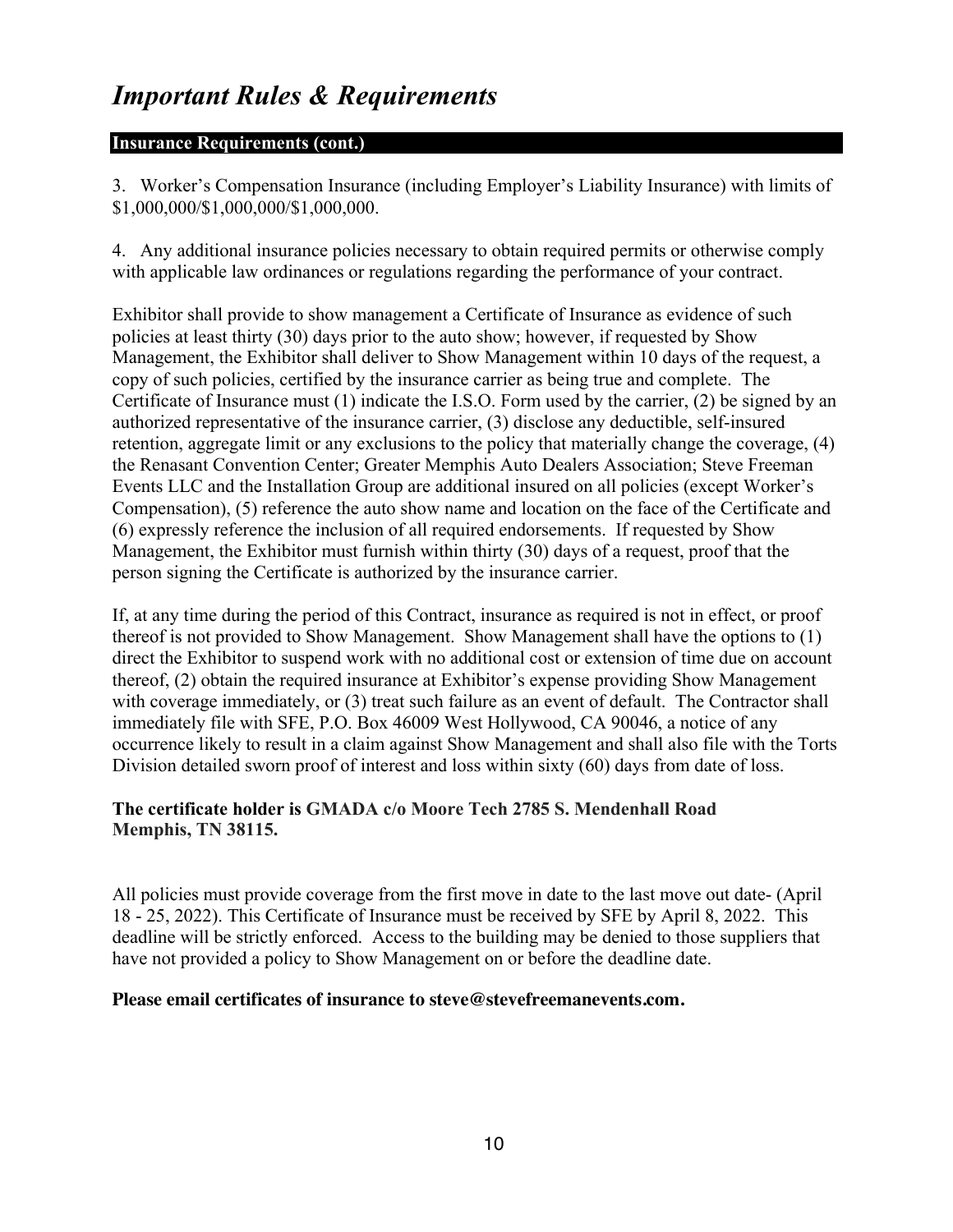# *Show Services Information*

#### **Exhibitor Services Provided in Vehicle Space Rental Charge**

The following items and services are included in the space rental charge:

- Exhibit carpet
- Daily vacuum service for all exhibit carpet
- Daily emptying of all exhibit area waste containers

Each exhibitor is responsible for drayage, labor and the rental and payment of displays, waste cans and any other item used within their space. Cleaning of displays and vehicles is the responsibility of the exhibitor.

#### **Security**

If your display contains something of value, it is recommended that you secure it overnight. Please note if you need to hire booth security, you must utilize the convention center's approved event security company for insurance purposes. Please contact show management for additional information.

**NOTE:** *SFE cannot be held responsible for the theft of items missing from exhibitor areas.*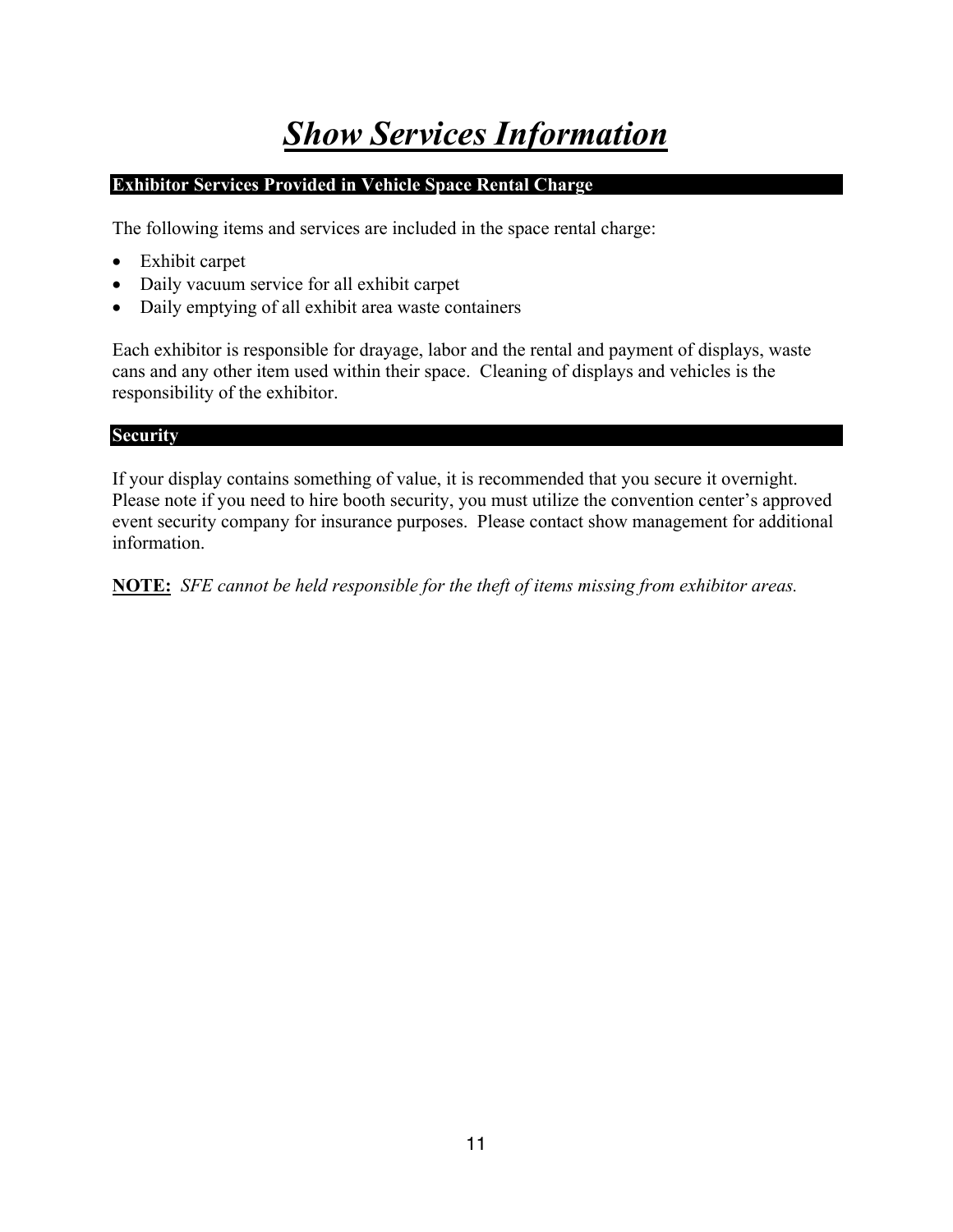# *Show Advertising & Publicity*

#### **Advertising**

Extensive print, radio, television, and outside advertising will be used to target the entire Mid-South Area market. Advertising will begin the week prior to the opening of the show and continue through the close of the show.

We have contacted all major radio, television, and newspaper representatives to seek their support, sponsorship, and extensive PR coverage of this year's exciting event.

#### **Exhibitor Support**

All dealerships, factories, and dealer advertising groups are asked to proudly support the Memphis Auto Show by advertising your participation in the show. Your usual radio, television, and print ads may be supplemented with a voice-over or drop-in auto show mention. (Example: "See the New 2022 Fords at the Memphis Auto Show, April 22 through 24").

#### **Public Relations**

Auto show press kits, pre-show press releases and all publicity will be prepared and coordinated by the shows' public relations team.

Are you planning to bring a special display, concept car, pre-production model or unique feature to the show? Please notify Steve at (323) 216-7557 or steve@stevefreemanevents.com.